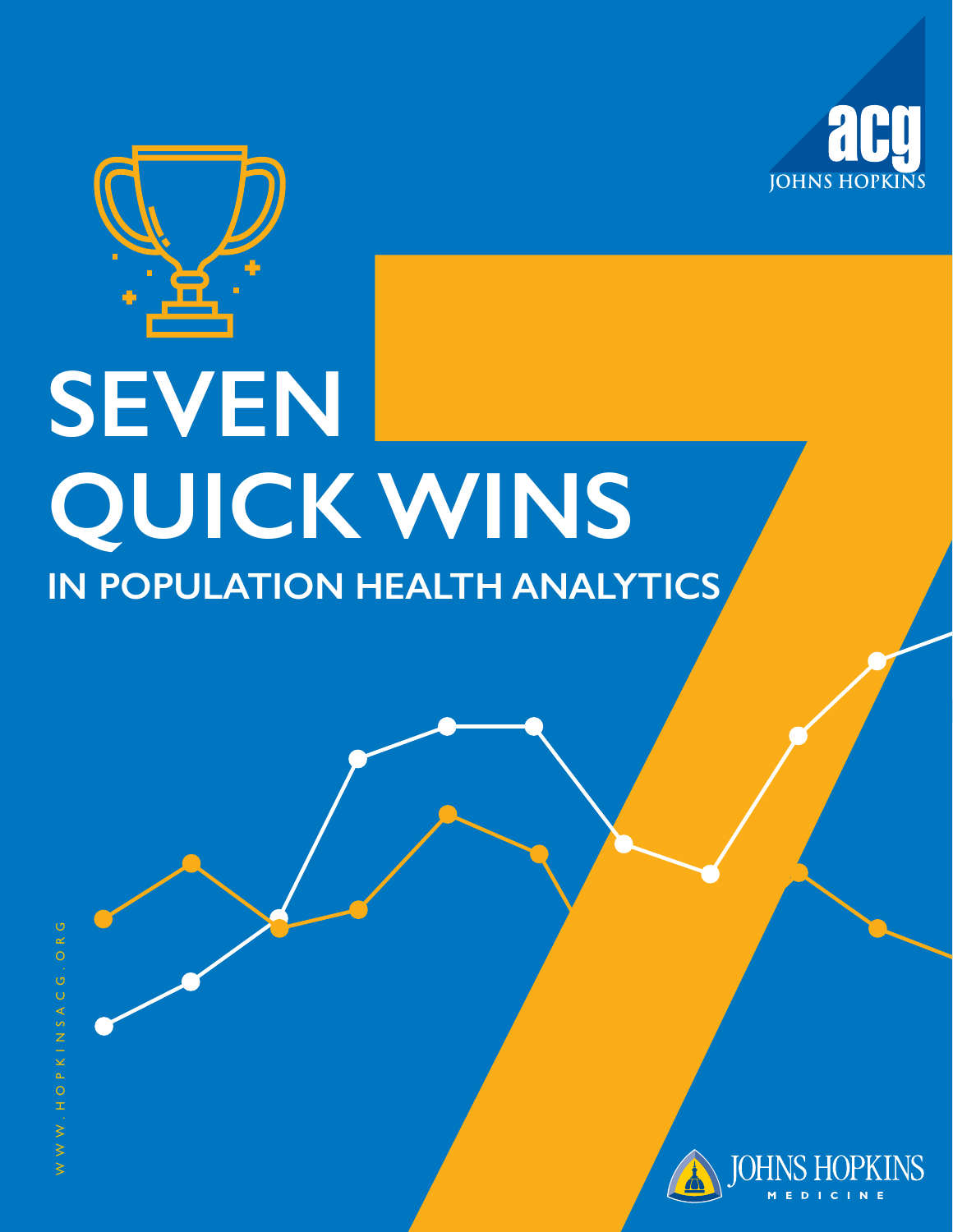## TABLE OF **CONTENTS**

*Is your organization looking for a quick tune-up to your existing population health approach, or are you just beginning to formulate a population health strategy? Then look no further. In this guide, we're sharing 7 "quick wins" that current Johns Hopkins ACG® System customers can leverage to improve upon an existing strategy, or new customers can implement to derive value from the ACG System quickly.* 

#### 7 QUICK WINS

Quick Win #1 - Page 3 [Optimize Enrollment in Existing Programs](#page-2-0) 

Quick Win #2 - Page 4 [Streamline Medication Needs](#page-3-0) 

Quick Win #3 - Page 6 [Effectively Manage Multimorbidity](#page-5-0)

Quick Win #4 - Page 8 [Maximize Primary Care Provider \(PCP\) Usage](#page-7-0)

Quick Win  $#5 - P$  a g e  $\pm 0$ [Reduce Avoidable Emergency Department Visits](#page-9-0) 

Quick Win #6 - Page 11 [Optimize Existing Program Visits](#page-10-0) 

Quick Win #7 Page 12 [Identify and Address Variation](#page-11-0)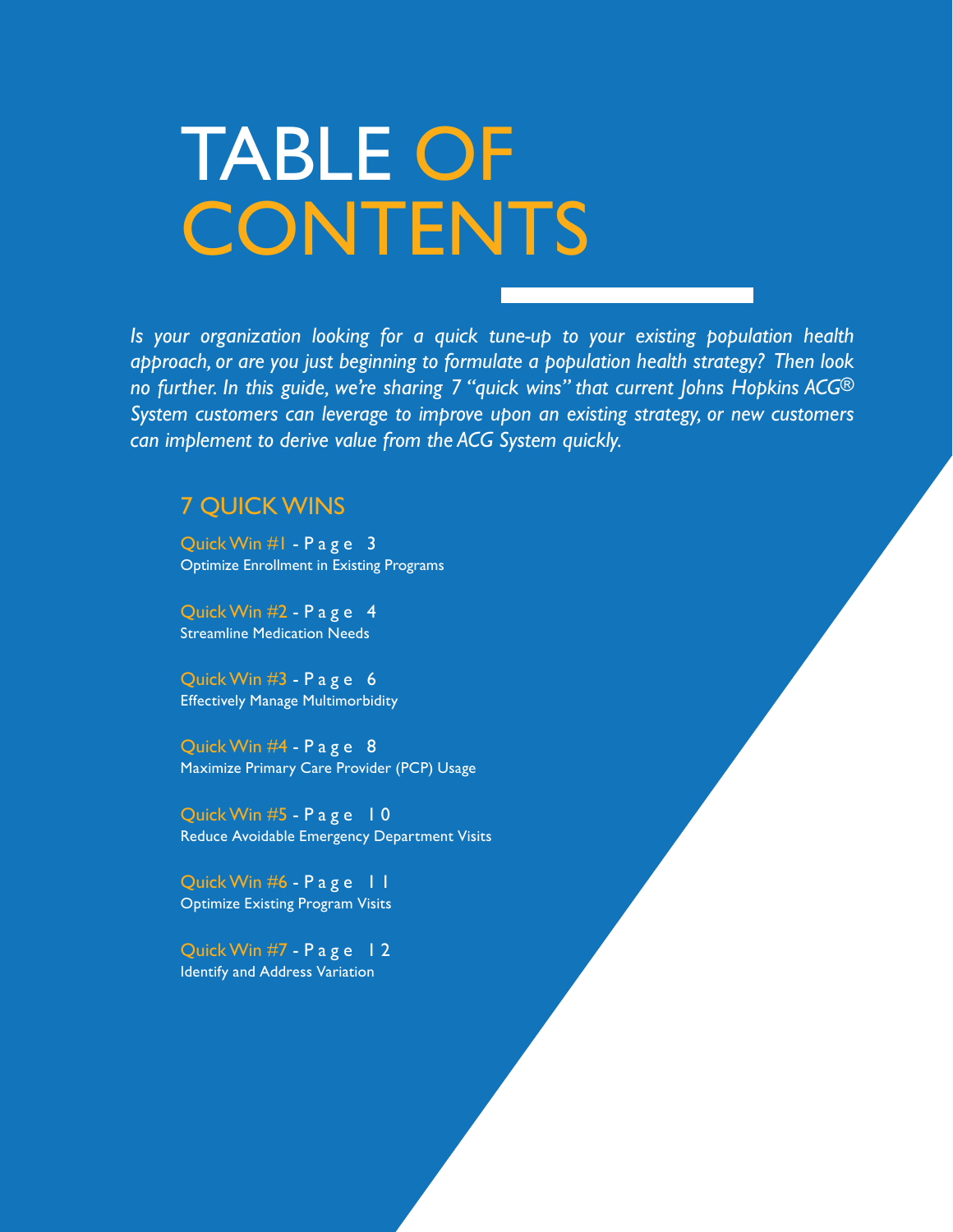### <span id="page-2-0"></span>QUICK WIN #1 OPTIMIZE ENROLLMENT IN EXISTING PROGRAMS

#### **LEVERAGING YOUR EXISTING CLINICAL PROGRAMS**

Most large provider, payor and population health organizations have programs in place to facilitate care coordination for complex patients, support specific conditions, or to support transitions from one care location to another. Oftentimes, these programs have capacity for additional patients. How can you quickly align patient needs with available resources? The ACG System can help.

To get started, generate an inventory of existing care programs, criteria for patient enrollment, and program completion requirements. This will help you see what programs are currently offered and what kinds of patients could benefit from enrollment. In addition to your organization's programs, you may find community programs or locally-funded initiatives. Using the patient enrollment criteria, you can use the ACG System to quickly generate a case-finding search of your existing patients. See who may be a good candidate for a care program, who is not already enrolled in a program, and refer as appropriate.

You may also use your care program list to compare current program enrollment to specific clinical goals, which will help you evaluate whether patients are enrolled in the appropriate services.\*

### THE WIN



This exercise can supplement and enhance your population health strategy, and can be deployed quickly to improve patient access to services and internal resource allocation. Filling existing care programs to capacity allows your organization to maximize clinical resources by directing patients to existing programs, rather than creating new initiatives from scratch. You can also ensure your existing care programs have optimal enrollment by catching patients who may not have been enrolled.

This means increased effectiveness of clinical interventions and funded resources—a win-win for patient outcomes and your organization as a whole.



### WANT TO KNOW MORE?

Read about care coordination in action at Johns Hopkins HealthCare by clicking [HERE.](https://www.hopkinsacg.org/document/population-health-management-through-care-coordination-and-interventions-2/)

\*If you have questions about these applications, please contact your ACG System account manager or [info@hopkinsacg.org.](mailto:info%40hopkinsacg.org?subject=)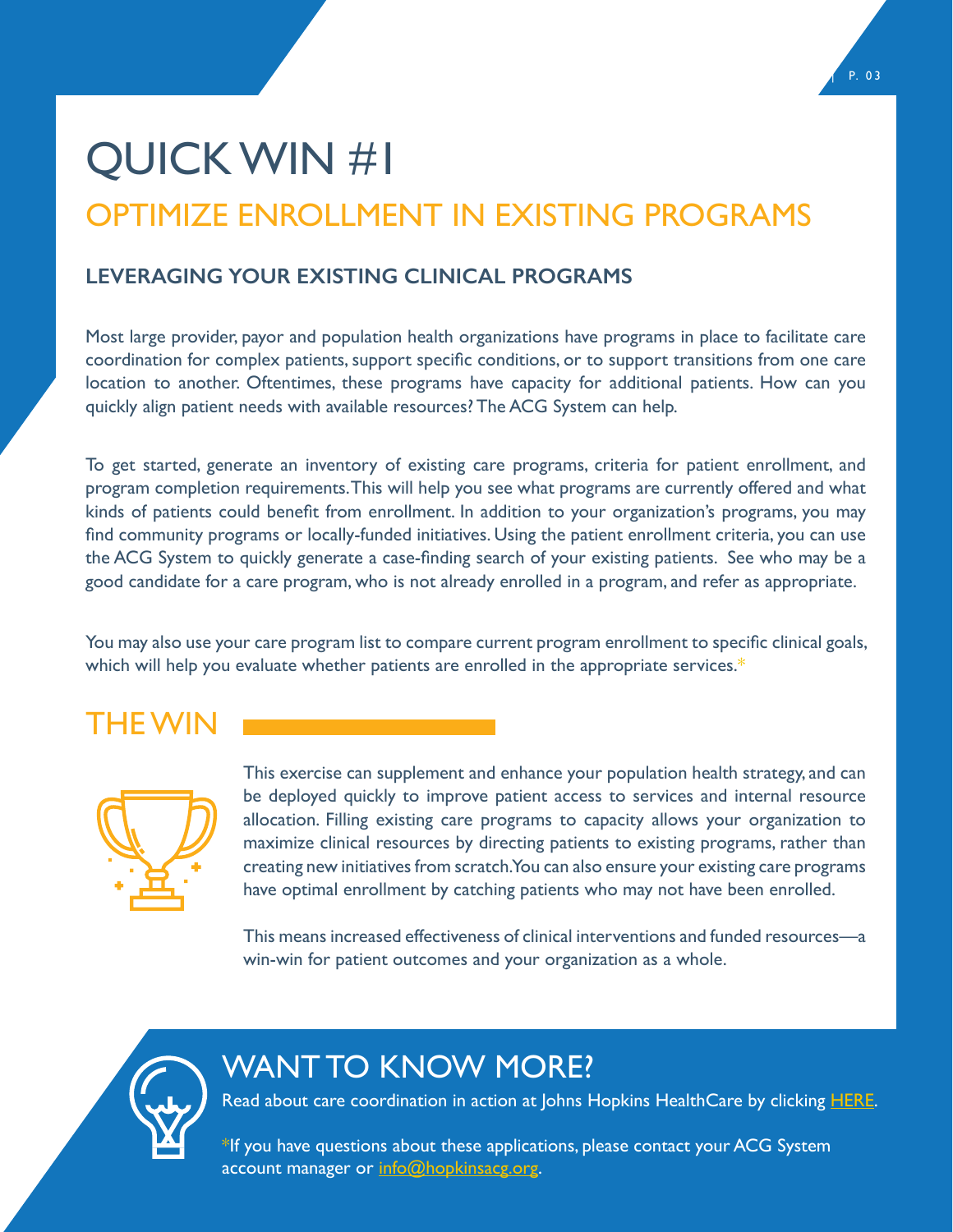### <span id="page-3-0"></span>QUICK WIN #2

### STREAMLINE MEDICATION NEEDS

#### **ADJUST PATIENTS' MEDICATION REGIMEN TO REDUCE PILL BURDEN, IMPROVE ADHERENCE, AND REDUCE COSTS**

Polypharmacy is a phenomenon of taking many medications, often long-term. While these medications provide patients with essential disease and symptom management, as more and more medications are added, it becomes more difficult to take all pills as prescribed.

Polypharmacy can be a challenge for patients, who face the cost burden of copays for multiple prescriptions, difficulty organizing medications into a daily routine, as well as increased risk of medication interactions. It's also a source of increased pharmacy costs: oftentimes, in a group of patients, those with the highest number of medications and chronic diseases generate the highest pharmacy costs. Fortunately, the ACG System can help providers simplify medication needs to improve patient overall health and well-being.

### HERE'S THE STRATEGY:

Use the ACG System's Active Ingredient Count to understand the burden of polypharmacy and which patients are taking multiple medications. Establish a set number of medications as a threshold, adjusting for local prescribing patterns (we at Johns Hopkins commonly use 16 meds in a year). Once you've identified the patient group with polypharmacy, you can work with clinical pharmacists to complete person-level medication reviews, ensuring all medications are still required and evaluating which may be eliminated or are causing unwanted side effects.

Quick Win #2 continues on the next page.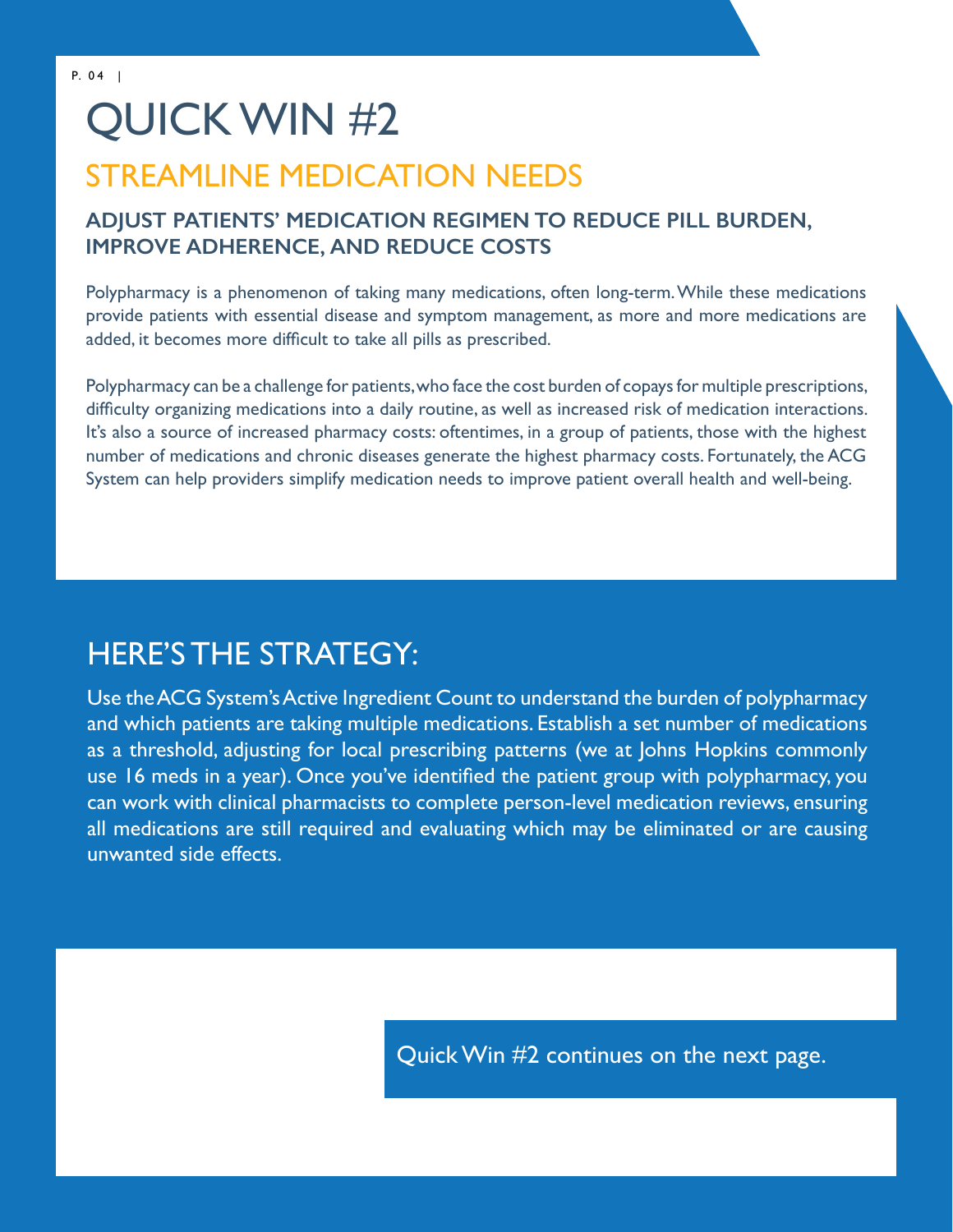#### | P. 0 5

### LARGER ACTIVE INGREDIENT COUNT GENERATES HIGHER ANNUAL PHARMACY COST

| <b>Active Ingredient Count</b> | % of Members |      |       | Mean Annual Pharmacy Cost Per Member (\$USD) |  |  |         |         |         |         |         |
|--------------------------------|--------------|------|-------|----------------------------------------------|--|--|---------|---------|---------|---------|---------|
| $\pmb{0}$                      | 34.7%        |      |       | \$3                                          |  |  |         |         |         |         |         |
| I.                             |              |      | 15.9% |                                              |  |  |         |         |         |         | \$154   |
| $\mathbf 2$                    |              |      | 11.9% |                                              |  |  |         | \$475   |         |         |         |
| 3                              |              | 8.5% |       |                                              |  |  |         | \$749   |         |         |         |
| $\overline{4}$                 |              |      | 6.4%  |                                              |  |  |         | \$882   |         |         |         |
| 5                              |              |      | 5.0%  |                                              |  |  | \$1,247 |         |         |         |         |
| 6                              |              | 4.1% |       |                                              |  |  |         |         | \$1,614 |         |         |
| $\overline{7}$                 |              | 2.8% |       |                                              |  |  |         |         |         | \$1,851 |         |
| 8                              |              | 2.5% |       |                                              |  |  |         |         | \$2,713 |         |         |
| 9                              |              | 1.8% |       |                                              |  |  |         | \$2,773 |         |         |         |
| 10                             |              | 1.2% |       |                                              |  |  |         |         |         | \$2,718 |         |
| $\mathbf{H}$                   | 1.1%         |      |       |                                              |  |  |         |         | \$2,722 |         |         |
| 12                             | 0.7%         |      |       | \$3,770                                      |  |  |         |         |         |         |         |
| 13                             | 0.7%         |      |       | \$5,537                                      |  |  |         |         |         |         |         |
| 4                              |              | 0.6% |       |                                              |  |  |         |         |         | \$4,746 |         |
| $15+$                          |              |      | 2.0%  |                                              |  |  |         |         |         |         | \$6,973 |

### THE WIN



This deceptively simple analytics tool can help tackle a complex, costly problem. By pinpointing specific patients who may be taking too many medications, struggling with monthly copay costs, or who may be suffering unwanted side effects, the ACG System helps providers offer specific interventions to streamline medication use and reduce adverse reactions. The result? Patients feel better, are more adherent, and pharmacy cost goes down. For us, that's a win-win.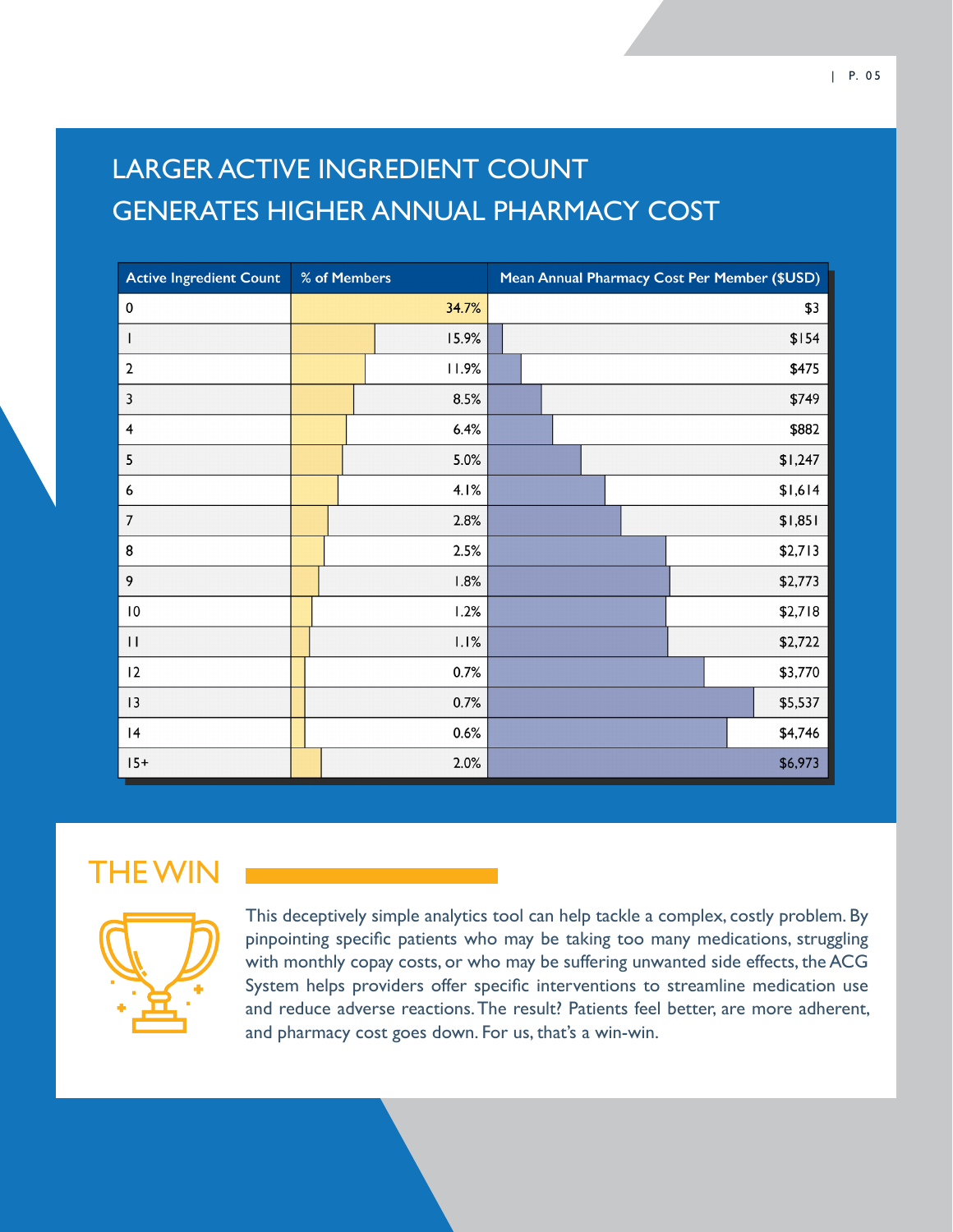### <span id="page-5-0"></span>QUICK WIN #3

### EFFECTIVELY MANAGE MULTIMORBIDITY **PATIENTS WITH MULTIPLE CHRONIC CONDITIONS**

One of the largest sources of health care costs are patients with multiple chronic conditions, often referred to as multimorbidity. The health impacts of multimorbidity are well-documented: increased need for health care services, worse single-disease outcomes, and increased mortality risk.**1** The presence of multiple long-term health conditions presents day to day challenges for patients and providers alike. Patients may struggle with multiple specialists, prescriptions, and higher out-of-pocket costs. Providers often encounter conflicting quality metrics and management recommendations, which, frustratingly, are often focused on single disease states.**2** With the ACG System, users can pinpoint patients with multimorbidity, understand common disease categories and groupings, and ensure patients are receiving the best possible care.

### MULTIMORBID PATIENTS INCUR MOST HOSPITAL DAYS, EMERGENCY DEPARTMENT VISITS AND COST

How does it work? With the ACG System's segmentation analysis tool, users can divide their patient populations into groups based on number of health conditions. Using gap analysis on these groups, users can verify if they are meeting desired targets for services and care for these specific types of patients. Going a step further, ACG System users can drill down into disease patterns within each subgroup, or take a single disease (like diabetes) to understand common comorbidities.

| No. of Chronic<br><b>Conditions</b> | % of Patients | <b>Average Cost</b><br>PPPY (\$) | Average no. of Days<br>in Hospital PPPY | <b>Rate of ED Visits PPPY</b><br>(Population Mean<br>of One) | <b>Average Risk of</b><br><b>Hospitalization</b> |
|-------------------------------------|---------------|----------------------------------|-----------------------------------------|--------------------------------------------------------------|--------------------------------------------------|
| $\mathbf{0}$                        | 48.9%         | 1454                             | 0.00                                    | 0.5                                                          | $1\%$                                            |
| $\blacktriangleleft$                | 18.1%         | 4566                             | 0.05                                    | 0.8                                                          | 3%                                               |
| $\overline{2}$                      | 11.4%         | 8268                             | 0.16                                    | 1.1                                                          | 4%                                               |
| 3                                   | 7.4%          | 11704                            | 0.35                                    | 1.1                                                          | 6%                                               |
| $4 - 7$                             | 11.6%         | 21955                            | 1.12                                    | 2.4                                                          | 10%                                              |
| $8+$                                | 2.7%          | 53147                            | 7.44                                    | 5.6                                                          | 25%                                              |

Quick Win #3 continues on the next page.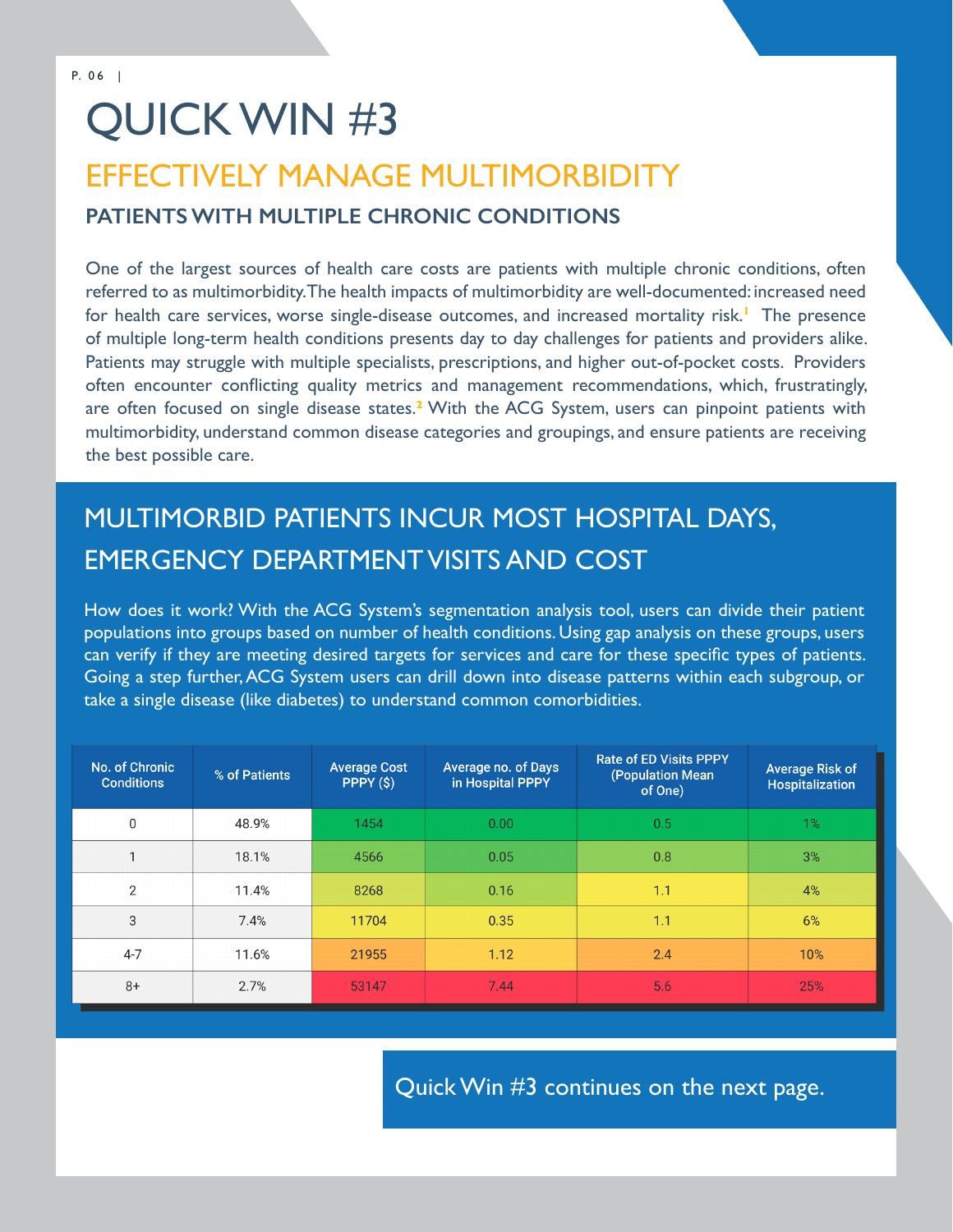### THE WIN



The ACG System allows users to quickly target specific patient groups for further analysis. In the case of patients with multimorbidity, this allows providers to better meet the needs of the most medically complex patients in the entire population, focusing beyond single-disease quality metrics and workflows. By streamlining these patients' care and prioritizing their needs, providers can reduce emergency department visits, hospitalizations, and ensure optimal use of specialists. And if you ask us, that's one in the win column.



### WANT TO KNOW MORE?

See how an integrated health delivery system in Israel used the ACG System to pinpoint high-risk patients for enrollment in a complex care management program by clicking [HERE](https://www.hopkinsacg.org/document/care-management-program-case-study-payer-2/).

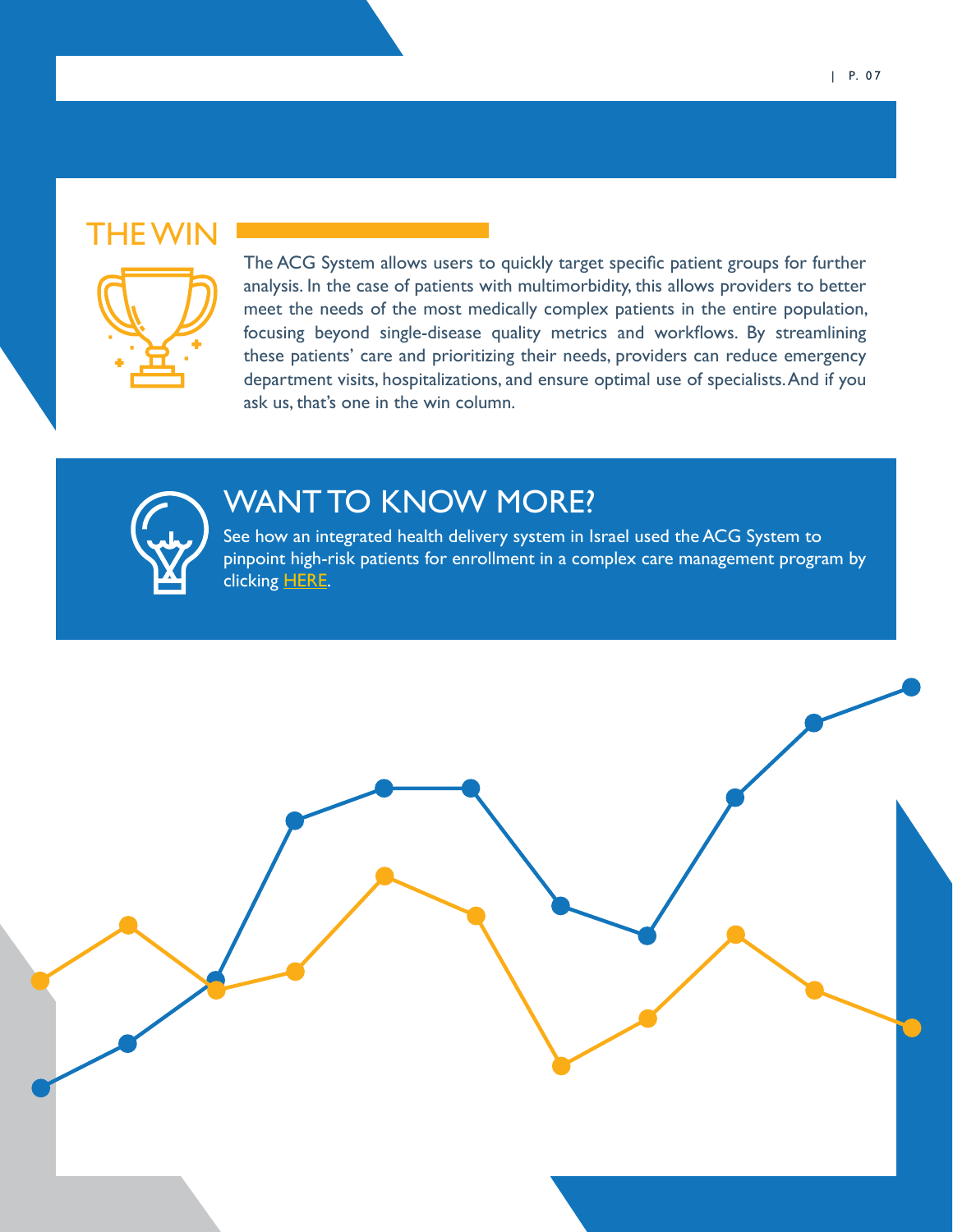### <span id="page-7-0"></span>QUICK WIN #4 MAXIMIZE PRIMARY CARE PROVIDER (PCP) USAGE

Primary health care is essential to optimizing health, managing acute health needs, and helping patients navigate complex health care needs. Primary care providers (PCPs) can identify, treat, and manage chronic disease, and in many cases prevent complications or worsening. Patients with routine primary care have fewer disease complications, acute needs, and health care costs than those who do not access primary care. So how can organizations ensure patients are fully utilizing the benefits of PCP care?

ACG System users can rapidly identify patients with chronic disease and moderate-to-high health care needs who have not accessed primary care services.\* By sorting a patient population using the 'generalist seen' marker, users can quickly find out which patients have had a recent primary care visit, and which have not. When combined with the ACG System's Resource Utilization Bands (RUBs), which break patients into groups based on anticipated health needs, users can easily identify patients who have not seen a PCP recently and may benefit from a visit.

The ACG System team's population health experts recommend an inital focus on patients in **RUB 2, 3 or 4** without a generalist seen. Patients in these groups will typically have acute medical needs or moderate chronic conditions that would benefit from generalist services, to prevent worsening and facilitate preventive screenings. Users may include **RUB 5** patients in the analysis; however, those few RUB 5 patients without a generalist visit typically have serious conditions (such as oncology or frailtyrelated needs) that are being managed by a specialist.

### Quick Win #4 continues on the next page.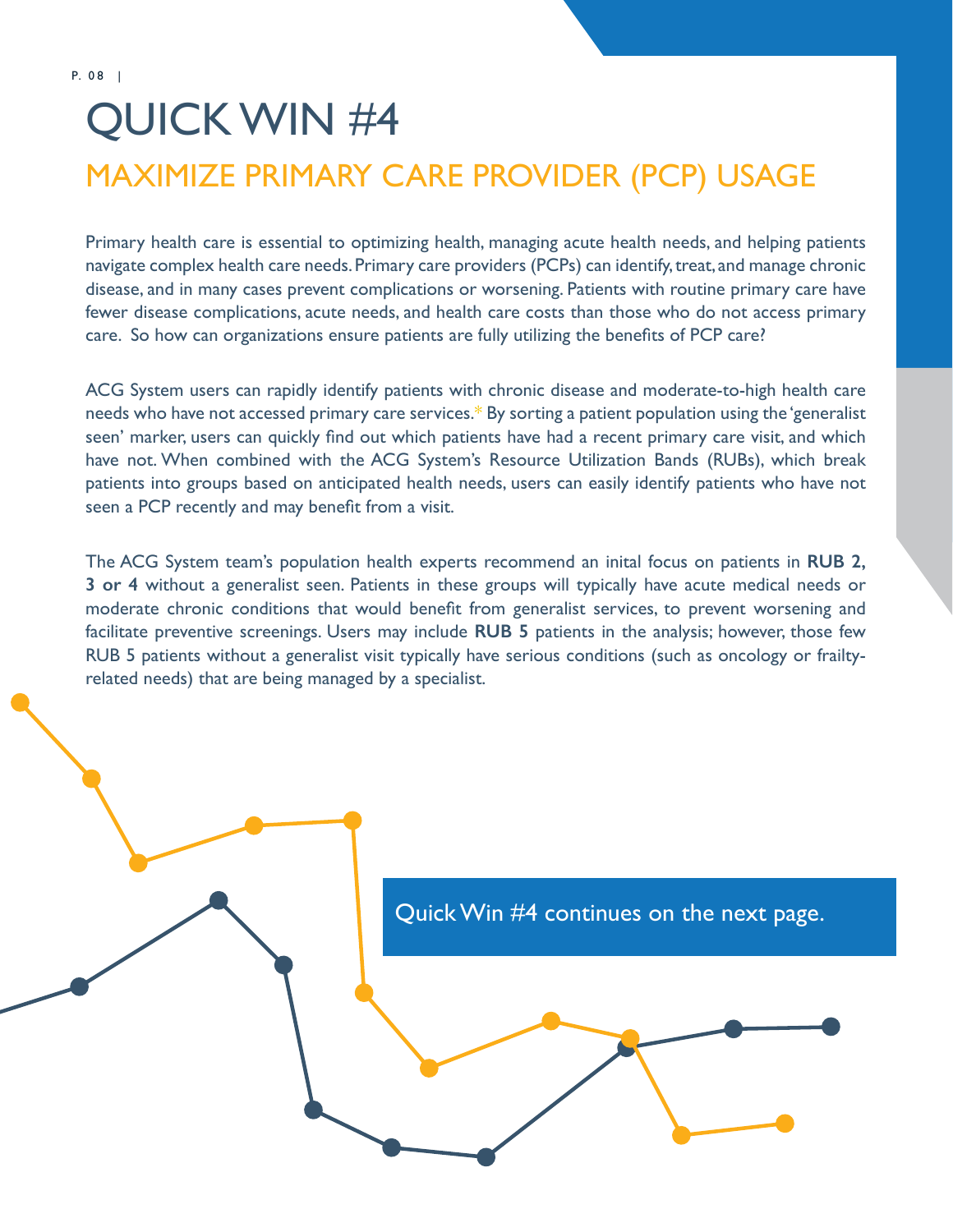### PARTICIPANTS IN EACH CATEGORY WITHOUT A PCP ENCOUNTER



### THE WIN



The ACG System's pre-existing measures and ability to easily drill down makes it easy to target patients who could benefit from primary care services. Providers can help patients reconnect with their PCP if they have a historical relationship with one, or assist in getting patients connected to a PCP if they don't have one. All in all, this helps to provide essential preventive care, identify new health conditions early, and increase patient satisfaction with the health system. In our book, that's a winning combination.

\* The ACG System defines generalist as family medicine, internal medicine, geriatrician, preventive medicine, pediatrician, or, for women, OBGYN services.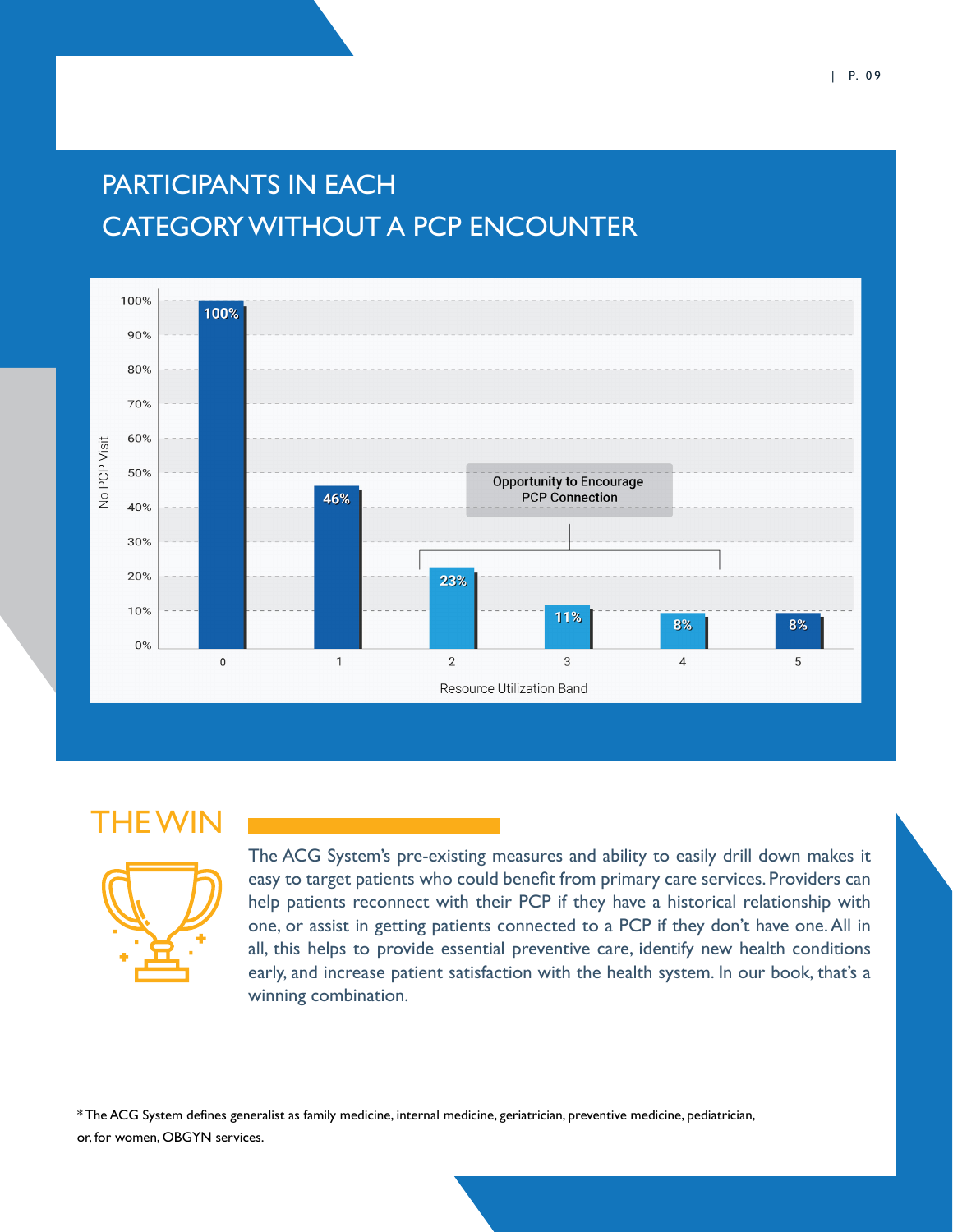### <span id="page-9-0"></span>QUICK WIN #5 REDUCE AVOIDABLE EMERGENCY DEPARTMENT VISITS

#### **IDENTIFY AND ADDRESS POTENTIALLY AVOIDABLE EMERGENCY CARE**

Emergency Departments (EDs) are an essential link in the health care system; however, they can often become safety nets for non-urgent health care needs or treatment of conditions that could have been addressed in a primary care setting. ED visits for non-urgent conditions strain limited health care resources, incur unnecessary health care costs, and contribute to suboptimal care coordination. Fortunately, the ACG System can help users identify and address these potentially avoidable visits, to streamline access to health services for patients.

The ACG System classifies ED visits into eleven granular categories. System users may use the visit- and patient-level outputs to quantify trends by patient type, chronic disease, and provider subgroup. The ACG System easily identifies patients who have ED visits for non-emergent or PCP-treatable diagnoses. Ultimately, this classification system reveals visits that could have been addressed at a lower level of care.

### THE WIN



When ACG System users know which patients could benefit from care coordination, they can take action, whether connecting these patients with a primary care provider, educating patients on preventive care, or utilizing case management. Revealing data to provider and health system stakeholders can drive change, particularly in situations where Emergency Departments are overburdened. Ultimately, analytics-driven interventions can reduce unnecessary ED visits, improve primary care relationships, and free up ED resources for more critical patient needs. That's a win in our book.



### WANT TO KNOW MORE?

Take a deep dive into ED visit classification statistics and how they can reveal potential cost savings by clicking **HERE**.

View the infographic **HERE**.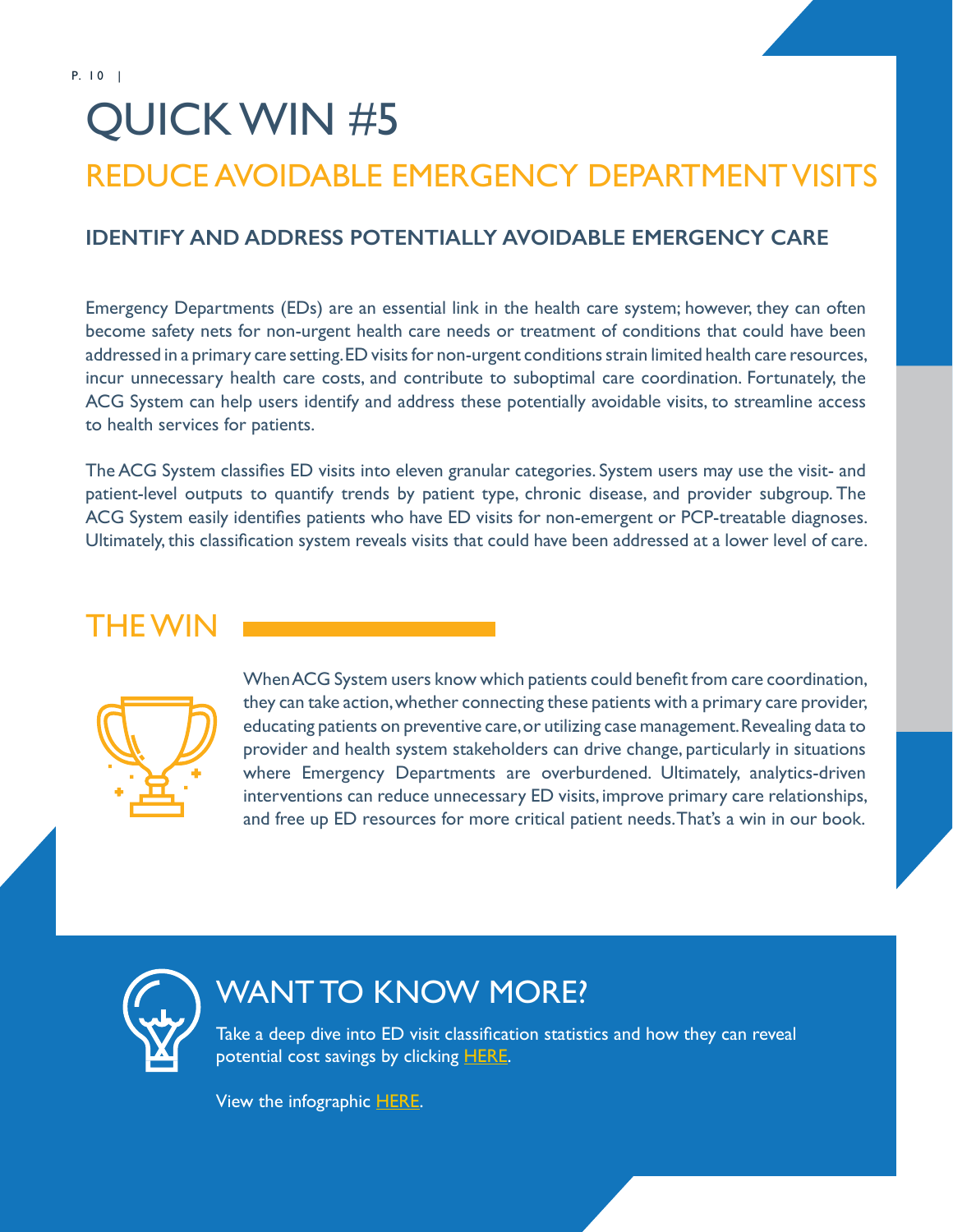### <span id="page-10-0"></span>QUICK WIN #6

### OPTIMIZE EXISTING PROGRAMS

#### **IMPROVING EFFICIENCY OF EXISTING HEALTH CARE PROGRAMS**

Care management, disease management, and transitional care are critical tools to support patients with chronic disease and to optimize outcomes. These essential programs are often resource-intense and some of the most expensive to operate—making their efficiency a top priority. The ACG System can help users confirm existing programs are running at optimal performance, and more finely target the right program for each patient, to make better use of resources.

How does it work? The ACG System's patient-level clinical markers support detailed analysis to refine program targeting. Once an organization has defined enrollment criteria, the ACG System can automate program referrals and, where appropriate, program enrollment. For instance, users may flag patients with a specific chronic disease so they can receive automated information about a disease management program, while system users can leverage predictive markers and multimorbidity measures to refer patients to programs for more complex care. Additionally, specific markers can help identify patients to exclude from certain programs, such as pregnant patients, patients with cancer diagnoses, or specific age groups, such as pediatrics. Clinical resources such as physicians and nurse practitioners may focus on patients with multiple chronic diseases, more complex needs, or high risk of cost, hospitalization or readmission. The ACG System's ability to stratify a patient group by level of health risk can help target specific groups that need services from specific programs.

To illustrate, let's look at an example of a diabetes medication adherence program. In a single practice, 1134 patients were eligible based on initial criteria of suboptimal MPR (medication possession ratio) – clearly too many for the PCPs to manage as a bulk referral list. How can the panel be optimized to make the best use of the clinician's time?

- 10% of the target patients had not seen a PCP in the past year.**\*** These patients can be outreached by office staff to schedule a routine PCP appointment, in alignment with best practices for patients with diabetes.
- Half the patients had suboptimal adherence and polypharmacy.**\*\*** These patients may see the clinical pharmacist for review of overall medication regimen and assistance with medication adherence.
- 81 patients had Emergency Department visits for non-emergent purposes, and can be referred to the practice's nurse-led ED diversion program to ensure optimal preventive and urgent care.

10% of patients were at risk of having total cost in the top 5% range in the coming year. PCPs can **Follow** focus their efforts on this subset of the overall cohort, narrowing the intervention population to a more manageable size.

### THE WIN



No matter what the unique health care needs of your patient population, the ACG System can assist you in optimizing program performance with its ability to identify specific patient groups. The benefit? Patients receive the care that is best for them, staff workflows are optimized, and clinicians can focus attention on high- and risingrisk patients who need the most care. Sounds like a win-win to us.

\* As identified by the ACG System's 'Generalist Seen' metric \*\* As identified by the ACG System's 'Active Ingredient Count' metric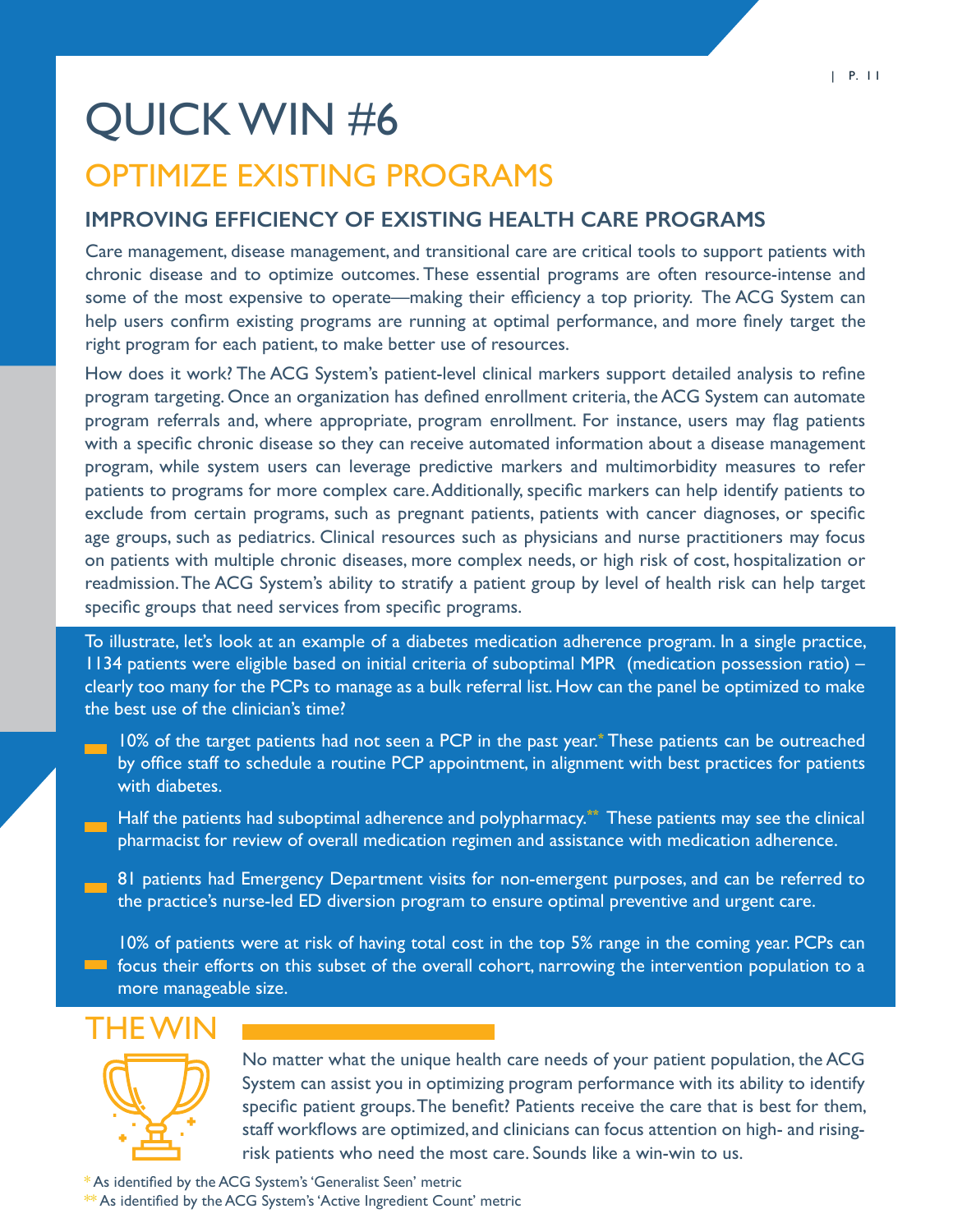### <span id="page-11-0"></span>QUICK WIN #7 IDENTIFY AND ADDRESS VARIATION

#### **UNDERSTANDING VARIATION ACROSS YOUR PATIENT POPULATION**

Any patient population can be divided into Adjusted Clinical Groups (ACGs), where each group represents a different level of expected health care need. While patients within a single ACG are similar in terms of health care need, the truth is there can be a wide variation in costs between patients in the same health category. Some ACG System users see up to 4-fold cost variation within a single category. Determining the reason behind this variation can be tricky, but is critical to uncover challenges related to patient care and provider efficiency. Some discrepancy may be due to natural variation, while others may be caused by inefficiency in care, a breakdown in the health care system, or challenges in patient access and selfmanagement. The ACG System can help identify what is driving this variation so that these factors can be addressed properly.

The ACG System can easily distinguish variation within patient groups by allowing users to examine prior costs and clinical attributes for patients in a particular ACG. The System can also determine which services are associated with these costs (emergency care, for example) to help users understand what led certain patients to be in the specific ACG in the first place. Importantly, with ACG System analytics tools, users can also see non-morbidity-related factors that may be contributing to variation between patients, such as patient behavior, over-provision of services, care coordination challenges, barriers to access, and more. ACG System users commonly deep-dive into subsets of patients with a moderate-tohigh level of complexity, patient subsets with costs 2-3x more than the group average, or patients greater than two standard deviations from mean cost.

### THE WIN



With a few simple steps, users of the ACG System can identify and diagnose variation in their specific patient groups, catching any potentially unnecessary variation in cost. Knowing what variations exist and why they are there can help providers streamline procedures and services, increase access to care, and ultimately improve the care patients receive and reduce health care costs. And that's a winning combination, if you ask us!

*While these techniques are focused on US customers, we have parallel suggestions for international ACG System users, developed by our team based in Europe with support from one of our UK users, Sollis. Please contact us for more information.*